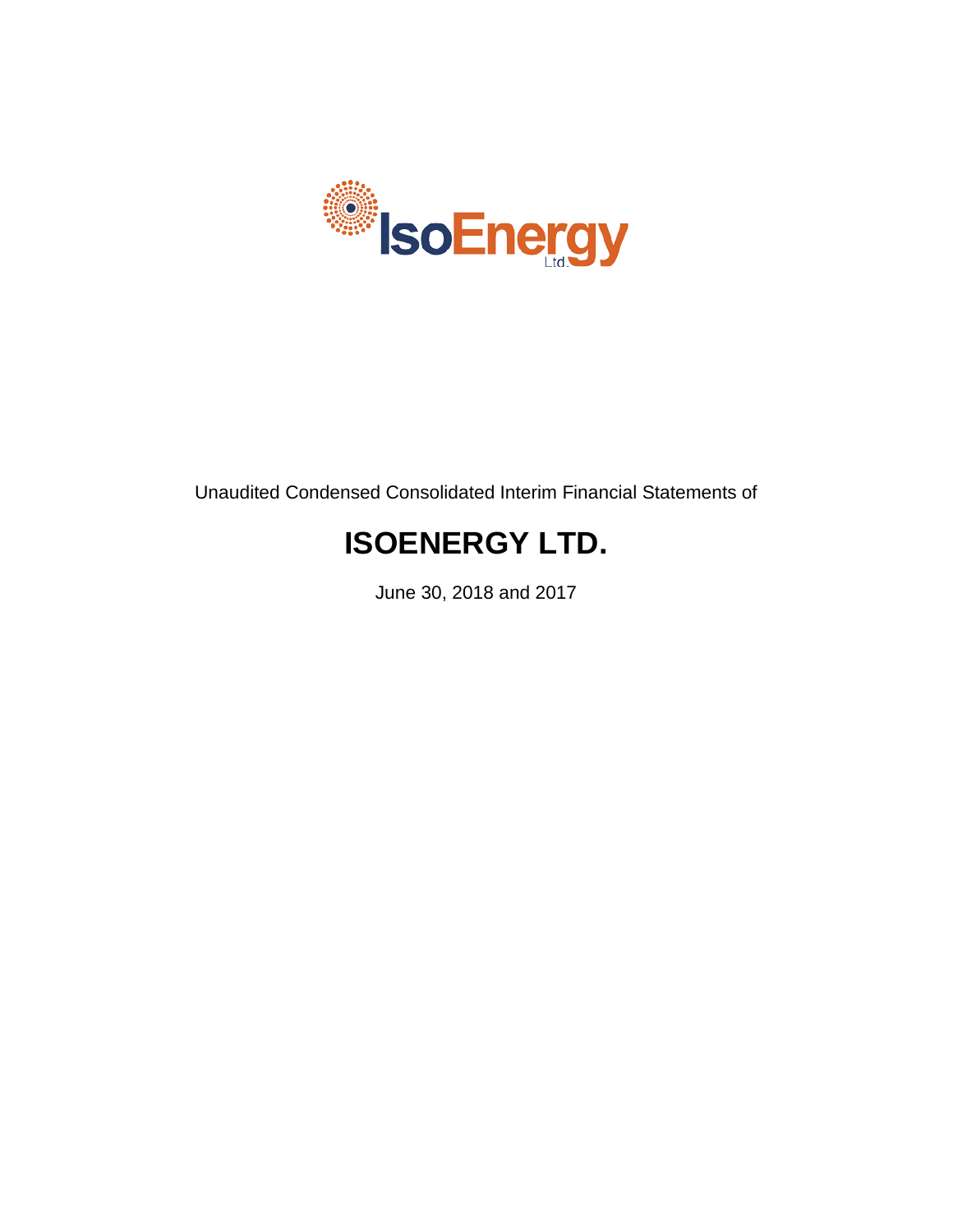## **ISOENERGY LTD. CONDENSED CONSOLIDATED INTERIM STATEMENTS OF FINANCIAL POSITION** (Expressed in Canadian Dollars)

(Unaudited)

As at

|                                          | <b>Note</b> |    | June 30, 2018 | December 31, 2017 |             |  |
|------------------------------------------|-------------|----|---------------|-------------------|-------------|--|
| <b>ASSETS</b>                            |             |    |               |                   |             |  |
| <b>Current</b>                           |             |    |               |                   |             |  |
| Cash                                     |             | \$ | 3,398,658     | \$                | 3,324,582   |  |
| Accounts receivable                      |             |    | 14,586        |                   | 21,910      |  |
| Prepaid expenses                         |             |    | 95,582        |                   | 45,449      |  |
|                                          |             |    | 3,508,826     |                   | 3,391,941   |  |
| <b>Non-Current</b>                       |             |    |               |                   |             |  |
| Deposit                                  | 7(b)        |    | 9,274         |                   | 5,452       |  |
| Equipment                                | 5           |    | 42,898        |                   | 52,580      |  |
| Exploration and evaluation assets        | 6           |    | 42,262,754    |                   | 39,065,805  |  |
| <b>TOTAL ASSETS</b>                      |             | \$ | 45,823,752    | \$                | 42,515,778  |  |
| <b>LIABILITIES</b>                       |             |    |               |                   |             |  |
| <b>Current</b>                           |             |    |               |                   |             |  |
| Accounts payable and accrued liabilities |             | \$ | 329,317       | \$                | 137,810     |  |
| Flow-through share premium liability     | 7(a)        |    | 181,376       |                   | 109,251     |  |
|                                          |             |    | 510,693       |                   | 247,061     |  |
| <b>Non-Current</b>                       |             |    |               |                   |             |  |
| Deferred income tax liability            | 8           |    | 380,602       |                   | 280,740     |  |
| <b>TOTAL LIABILITIES</b>                 |             |    | 891,295       |                   | 527,801     |  |
| <b>EQUITY</b>                            |             |    |               |                   |             |  |
| Share capital                            | 9           |    | 47,922,934    |                   | 44,594,869  |  |
| Share option reserve                     | 9           |    | 2,634,270     |                   | 2,421,449   |  |
| Warrant reserve                          | 9           |    | 192,021       |                   |             |  |
| <b>Deficit</b>                           |             |    | (5,816,768)   |                   | (5,028,341) |  |
| <b>TOTAL EQUITY</b>                      |             |    | 44,932,457    |                   | 41,987,977  |  |
|                                          |             |    |               |                   |             |  |
| <b>TOTAL LIABILITIES AND EQUITY</b>      |             | \$ | 45,823,752    | \$                | 42,515,778  |  |

**Nature of operations (Note 2) Commitments (Note 7)**

The accompanying notes are an integral part of the condensed consolidated interim financial statements These condensed consolidated interim financial statements were authorized for issue by the Board of Directors on August 7, 2018

**Craig Parry, CEO, Director Trevor Thiele, Director**

**"***Craig Parry***" "***Trevor Thiele***"**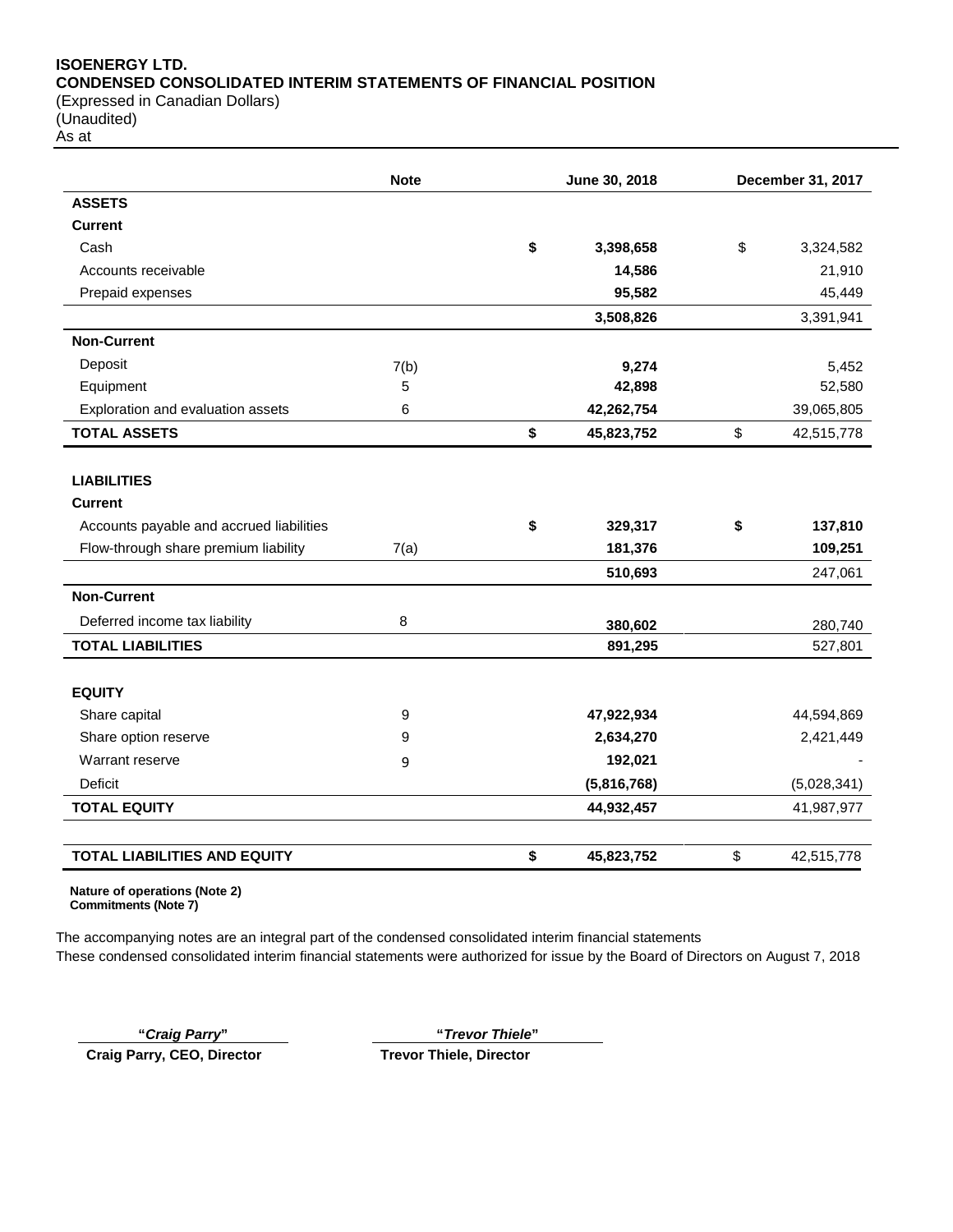## **ISOENERGY LTD. CONDENSED CONSOLIDATED INTERIM STATEMENTS OF LOSS AND COMPREHENSIVE LOSS** (Expressed in Canadian Dollars)

(Unaudited)

|                                                                   |             |                  | For the three months ended June 30 |    |            |      | For the six months ended June 30 |  |
|-------------------------------------------------------------------|-------------|------------------|------------------------------------|----|------------|------|----------------------------------|--|
|                                                                   | <b>Note</b> | 2018             | 2017                               |    | 2018       | 2017 |                                  |  |
|                                                                   |             |                  |                                    |    |            |      |                                  |  |
| Share-based compensation<br>Administrative salaries, contract and | 9           | \$<br>(16, 706)  | \$<br>263,587                      | \$ | 116,896    | \$   | 580,937                          |  |
| director fees                                                     |             | 146,415          | 194,684                            |    | 323,294    |      | 363,781                          |  |
| Investor relations                                                |             | 25,845           | 58,525                             |    | 92,096     |      | 111,356                          |  |
| Office and administrative                                         |             | 30,560           | 32,003                             |    | 73,652     |      | 76,506                           |  |
| <b>Professional fees</b>                                          |             | 78,176           | 96,563                             |    | 114,108    |      | 114,627                          |  |
| Travel                                                            |             | 32,207           | 110,426                            |    | 68,279     |      | 119,565                          |  |
| Public company costs                                              |             | 29,216           | 11,624                             |    | 68,584     |      | 31,196                           |  |
| <b>Exploration costs</b>                                          |             |                  | 241                                |    |            |      | 291                              |  |
| Interest income                                                   |             | (7, 972)         | (446)                              |    | (14, 909)  |      | (446)                            |  |
| Loss from operations                                              |             | (317, 741)       | (767, 207)                         |    | (842,000)  |      | (1,397,813)                      |  |
| Deferred income tax recovery<br>(expense)                         | 8           | 62,605           | 109,347                            |    | 53,573     |      | (71, 275)                        |  |
| Loss and comprehensive loss                                       |             | \$<br>(255, 136) | \$<br>(657, 860)                   | \$ | (788, 427) | \$   | (1,469,088)                      |  |
| Loss per common share - basic<br>and diluted                      |             | \$<br>(0.01)     | \$<br>(0.02)                       | \$ | (0.02)     | \$   | (0.04)                           |  |
| Weighted average number of<br>common shares outstanding -         |             |                  |                                    |    |            |      |                                  |  |
| basic and diluted                                                 |             | 53,808,742       | 42,060,548                         |    | 49,990,145 |      | 41,266,104                       |  |

The accompanying notes are an integral part of the condensed consolidated interim financial statements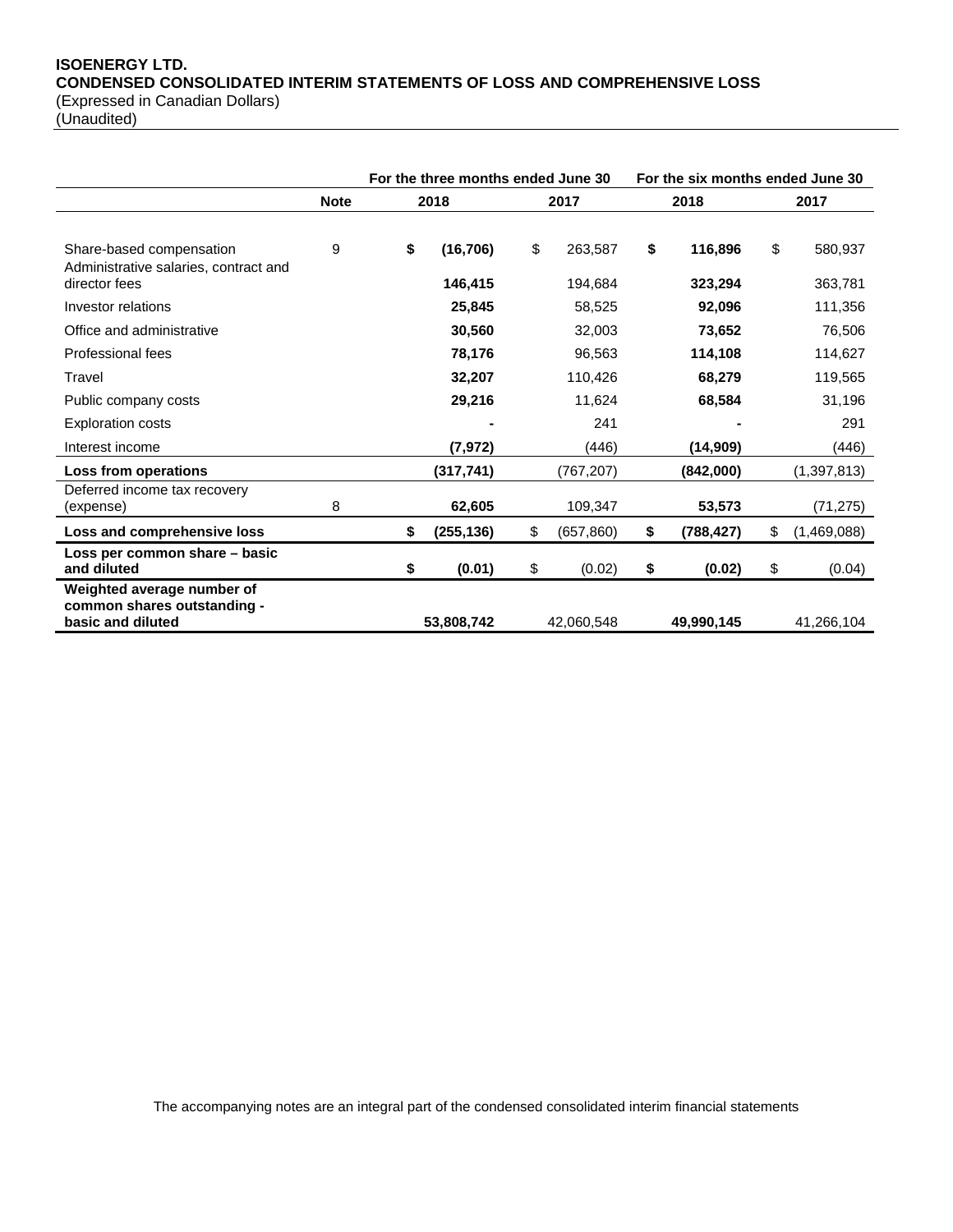## **ISOENERGY LTD. CONDENSED CONSOLIDATED INTERIM STATEMENTS OF CHANGES IN EQUITY** (Expressed in Canadian Dollars)

(Unaudited)

|                                                        | <b>Note</b> | Number of<br>Common<br><b>Shares</b> | <b>Share</b><br><b>Capital</b> | Warrant<br>reserve |         | <b>Option</b><br>reserve | <b>Deficit</b> | <b>Total</b> |
|--------------------------------------------------------|-------------|--------------------------------------|--------------------------------|--------------------|---------|--------------------------|----------------|--------------|
| Balance as at January 1, 2017                          |             | 41,060,549                           | \$40,645,694                   | \$                 |         | \$1,086,333              | \$(2,545,304)  | \$39,186,723 |
| Shares issued for cash                                 | 9           | 999,999                              | 1,099,999                      |                    |         |                          |                | 1,099,999    |
| Premium on flow-through<br>shares                      |             | $\blacksquare$                       | (130,000)                      |                    |         |                          |                | (130,000)    |
| Share issuance costs                                   |             |                                      | (60, 407)                      |                    |         |                          |                | (60, 407)    |
| Share-based payments                                   | 9           |                                      |                                |                    |         | 792,831                  |                | 792,831      |
| Loss for the period                                    |             |                                      |                                |                    |         |                          | (1,469,088)    | (1,469,088)  |
| Balance as at June 30, 2017                            |             | 42,060,548                           | \$41,555,286                   | \$                 |         | \$1,879,164              | \$(4,014,392)  | \$39,420,058 |
|                                                        |             |                                      |                                |                    |         |                          |                |              |
| Balance as at January 1, 2018                          |             | 46,060,548                           | \$44,594,869                   | \$                 |         | \$2,421,449              | \$(5,028,341)  | \$41,987,977 |
| Shares issued for cash                                 | 9           | 4,800,520                            | 1,962,687                      |                    | 192,021 |                          |                | 2,154,708    |
| Premium on flow-through<br>shares                      |             |                                      | (234, 500)                     |                    |         |                          |                | (234, 500)   |
| Share issuance costs                                   |             |                                      | (32, 172)                      |                    |         |                          |                | (32, 172)    |
| Shares issued for exploration<br>and evaluation assets | 9           | 4,330,000                            | 1,632,050                      |                    |         |                          |                | 1,632,050    |
| Share-based payments                                   | 9           |                                      |                                |                    |         | 212,821                  |                | 212,821      |
| Loss for the period                                    |             |                                      |                                |                    |         |                          | (788, 427)     | (788, 427)   |
| Balance as at June 30, 2018                            |             | 55,191,068                           | \$47,922,934                   |                    | 192,021 | \$2,634,270              | \$(5,816,768)  | \$44,932,457 |

The accompanying notes are an integral part of the condensed consolidated interim financial statement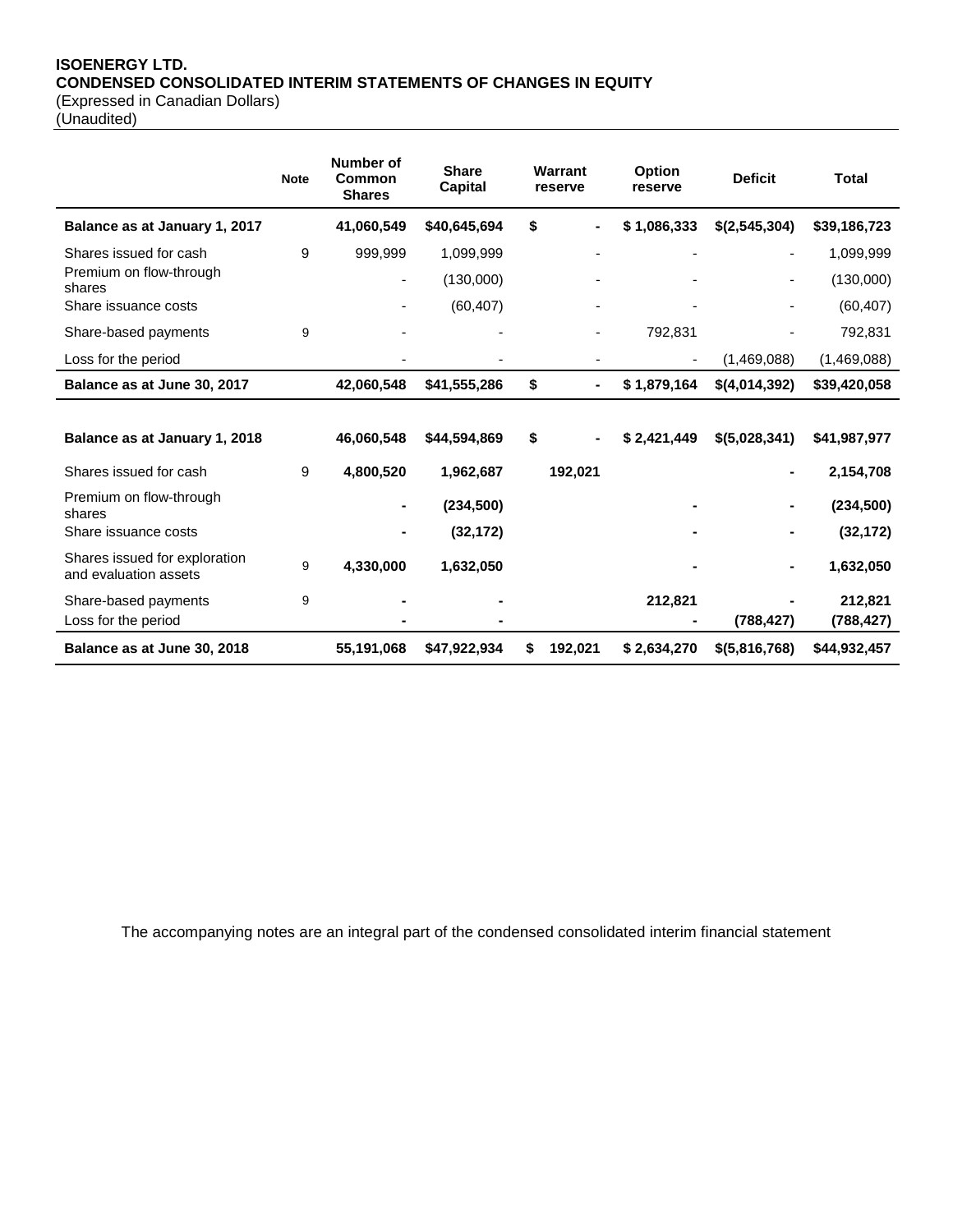## **ISOENERGY LTD. CONDENSED CONSOLIDATED INTERIM STATEMENTS OF CASH FLOWS**

(Expressed in Canadian Dollars) (Unaudited)

For the six months ended June 30

|                                                       | 2018               | 2017              |
|-------------------------------------------------------|--------------------|-------------------|
| Cash flows from (used in) operating activities        |                    |                   |
| Loss for the period                                   | \$<br>(788, 427)   | \$<br>(1,469,088) |
| Items not involving cash:                             |                    |                   |
| Share-based payments                                  | 116,896            | 580,937           |
| Deferred income tax (recovery) expense                | (53, 573)          | 71,275            |
| Depreciation expense                                  | 2,152              | 2,341             |
| Changes in non-cash working capital                   |                    |                   |
| Account receivable<br>Prepaid expenses                | 7,324<br>(50, 133) | 148,736<br>25,385 |
| Deposits                                              | (3,822)            |                   |
| Accounts payable and accrued liabilities              | 191,506            | (159, 200)        |
|                                                       | \$<br>(578, 077)   | \$<br>(799,614)   |
|                                                       |                    |                   |
| Cash flows used in investing activities               |                    |                   |
| Acquisition of exploration and evaluation assets      | \$<br>(253, 247)   | \$<br>(120,050)   |
| Additions to exploration and evaluation assets        | (1, 208, 196)      | (1,765,509)       |
| Additions to equipment                                |                    | (5, 238)          |
|                                                       | \$<br>(1,461,443)  | \$<br>(1,890,797) |
|                                                       |                    |                   |
| Cash flows provided by (used in) financing activities |                    |                   |
| Share issued                                          | \$<br>2,154,708    | \$<br>1,099,999   |
| Share issuance costs                                  | (41, 112)          | (82, 750)         |
|                                                       | \$<br>2,113,596    | \$<br>1,017,249   |
|                                                       |                    |                   |
| Change in cash                                        | \$<br>74,076       | \$<br>(1,673,162) |
| Cash, beginning of period                             | 3,324,582          | 6,491,460         |
| Cash, end of period                                   | \$<br>3,398,658    | \$<br>4,818,298   |

The accompanying notes are an integral part of the unaudited condensed consolidated interim financial statement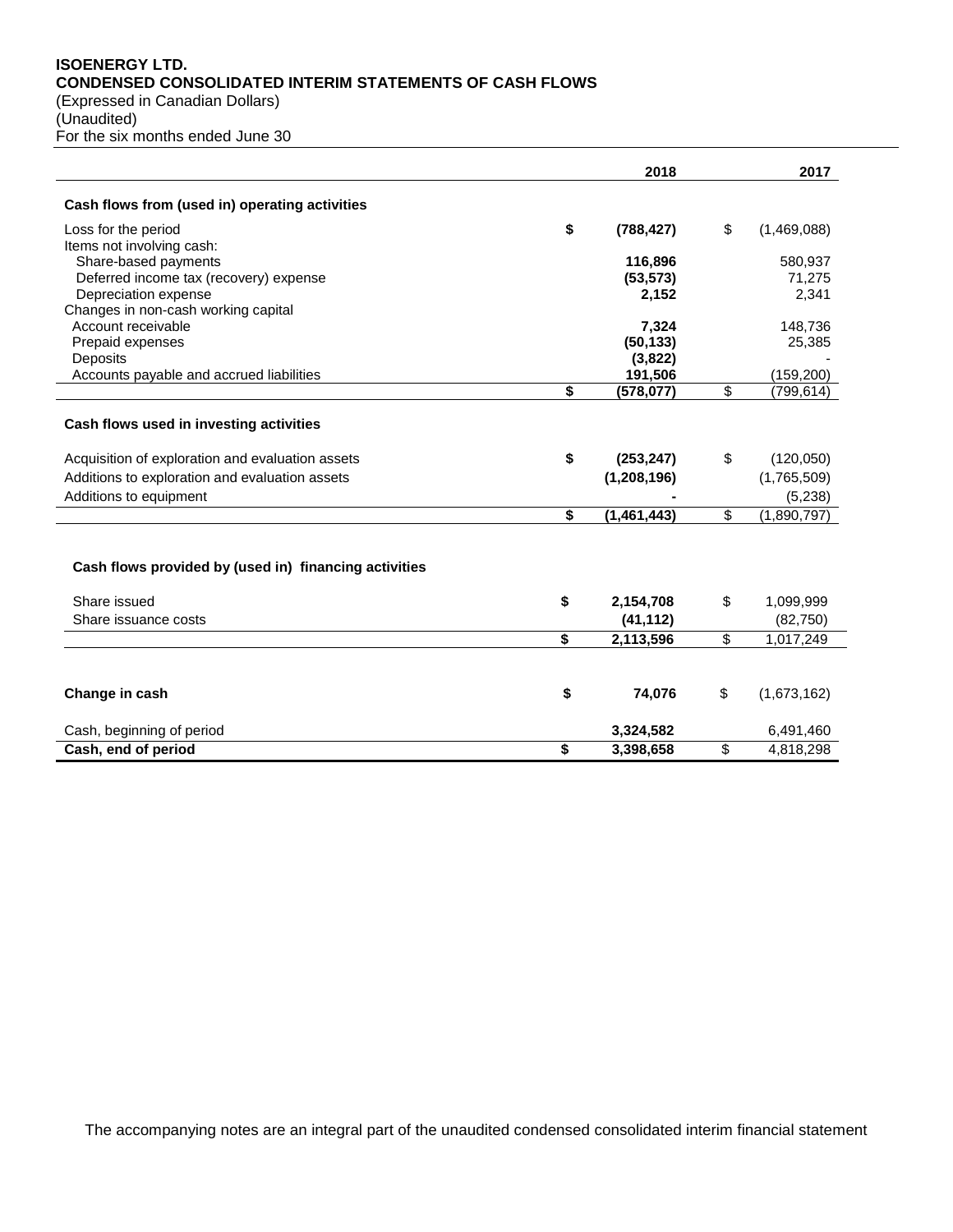## **1. REPORTING ENTITY**

IsoEnergy Ltd. including its subsidiaries and predecessor companies (as described below, "IsoEnergy", or the "Company") is an exploration stage entity engaged in the acquisition, exploration and evaluation of uranium properties in Canada. On June 30, 2018 the Company's registered and records office is located on the 26<sup>th</sup> Floor, 1066 West Georgia Street, Vancouver, BC, V6E 2E9. The Company lists its common shares on the TSX Venture Exchange (the "**TSXV**").

Effective December 13, 2017 IsoEnergy sold its interest in its only subsidiary, IsoOre Ltd. for nominal consideration. As of June 30, 2018, the Company did not have any subsidiaries and NexGen Energy Ltd ("NexGen") holds 58.9% of IsoEnergy's outstanding common shares.

## **2. NATURE OF OPERATIONS**

As an exploration stage company, the Company does not have revenues and historically has recurring operating losses. As at June 30, 2018, the Company had accumulated losses of \$5,816,768 and working capital of \$3,179,509 (working capital is defined as current assets less accounts payable and accrued liabilities). The Company depends on external financing for its operational expenses.

The business of exploring for and mining of minerals involves a high degree of risk. As an exploration company, IsoEnergy is subject to risks and challenges similar to companies at a comparable stage. These risks include, but are not limited to, negative operating cash flow and dependence on third party financing; the uncertainty of additional financing; the limited operating history of IsoEnergy; the lack of known mineral resources or reserves; the influence of a large shareholder; alternate sources of energy and uranium prices; aboriginal title and consultation issues; risks related to exploration activities generally; reliance upon key management and other personnel; title to properties; uninsurable risks; conflicts of interest; permits and licenses; environmental and other regulatory requirements; political regulatory risks; competition; and the volatility of share prices.

The underlying value of IsoEnergy's exploration and evaluation assets is dependent upon the existence and economic recovery of mineral reserves and is subject to, but not limited to, the risks and challenges identified above. Changes in future business conditions or the failure to raise additional funds could require material write-downs of the carrying value of IsoEnergy's exploration and evaluation assets.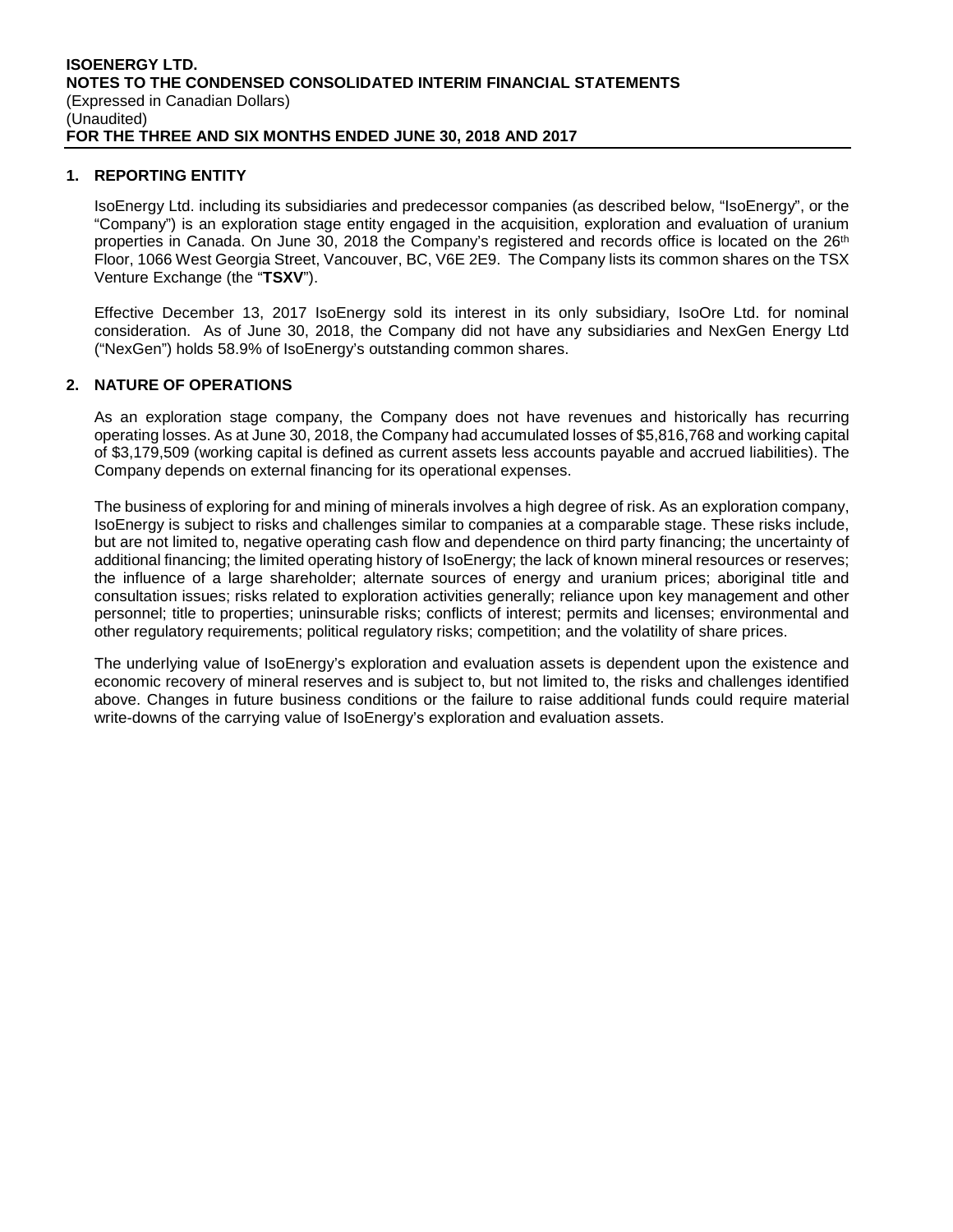## **3. BASIS OF PRESENTATION**

#### **Statement of Compliance**

These condensed interim consolidated financial statements for the period ended June 30, 2018, including comparatives, have prepared in accordance with International Accounting Standard ("IAS") 34 Interim Financial Reporting. They do not include all of the information required by International Reporting Standards ("IFRS") for annual financial statements and should be read in conjunction with the audited financial statements for the year ended and as at December 31, 2017.

#### **Basis of Presentation**

These condensed consolidated interim financial statements have been prepared on a historical cost basis, except for certain financial instruments which have been measured at fair value. In addition, these unaudited condensed consolidated interim financial statements have been prepared using the accrual basis of accounting except for cash flow information. All monetary references expressed in these notes are references to Canadian dollar amounts ("\$"). These unaudited condensed consolidated interim financial statements are presented in Canadian dollars, which is the functional currency of the Company and its subsidiary.

#### **Critical accounting judgments, estimates and assumptions**

The preparation of the condensed consolidated interim financial statements requires management to make judgments, estimates and assumptions that affect the reported amounts of assets, liabilities, and contingent liabilities at the date of the financial statements and the reported amounts of revenues and expenses during the reporting period. Estimates and assumptions are continuously evaluated and are based on management's experience and other factors, including expectations of future events that are believed to be reasonable in the circumstances. Uncertainty about these judgments, estimates and assumptions could result in outcomes that require a material adjustment to the carrying amount of the asset or liability affected in future periods.

Information about significant areas of estimation uncertainty considered by management in preparing the financial statements are set out in Note 3 to the audited financial statements for the period ended December 31, 2017 and have been consistently followed in preparation of these condensed consolidated interim financial statements.

#### **4. SIGNIFICANT ACCOUNTING POLICIES**

The accounting policies followed by the Company are set out in Note 4 to the audited financial statements for the year ended December 31, 2017 and have been consistently followed in preparation of these condensed consolidated interim financial statements except as noted below.

#### **New standards adopted:**

The Company reviewed certain new standards that were issued by IAS board that are mandatory for accounting periods beginning on or after January 1, 2018. These standards are listed below and had no impact on the Company.

IFRS 9 – Financial Instruments is a new standard that replaced IAS 39 – Financial Instruments:recognition and Measurement for classification and measurement of financial instruments.

IFRS 2 – Share-based payments is an amended standard to clarify how to account for certain types of sharebased payment transactions. The amendments provide for the effects of vesting and non-vesting conditions on the measurement of cash-settled share-based payments, share-based payment transactions with a net settlement feature for withholding tax obligations, and a modification to the terms and conditions of a sharebased payment that changes the classification of the transaction from cash-settled to equity-settled.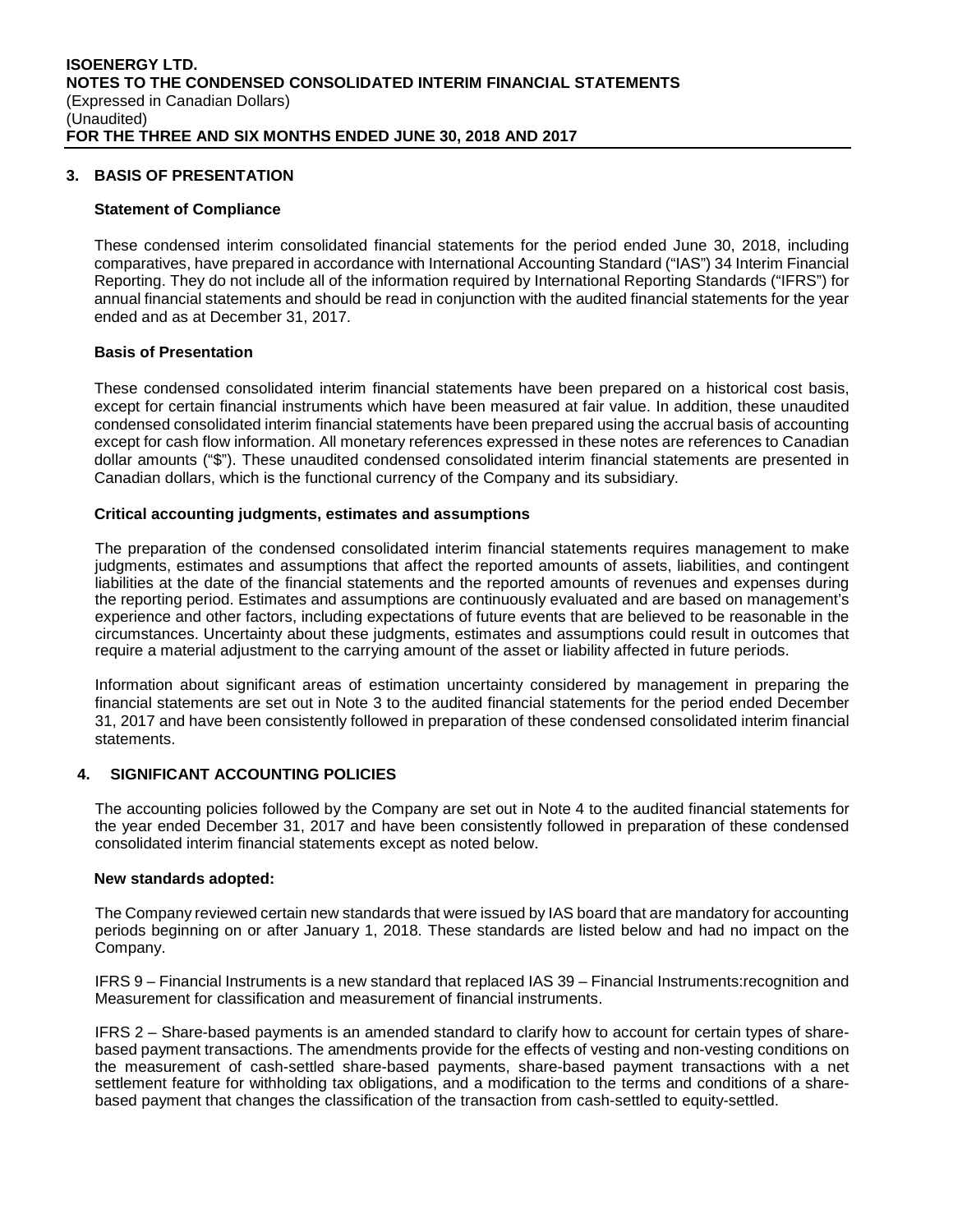## **4. SIGNIFICANT ACCOUNTING POLICIES (continued)**

#### **Future accounting pronouncements:**

The following standard has not been adopted by the Company and is being evaluated:

IFRS 16 – *Leases* is a new standard that will replace IAS 17 - *Leases* for the accounting and measurement of leases with a term of more than 12 months, effective for annual periods beginning on or after January 1, 2019. Other than the recogniution of the lease premises on the balance sheet, the Company does not expect the standard to have a material impact on its financial statements.

## **5. EQUIPMENT**

The following is a summary of the equipment:

|                                                 |    | Computing<br>equipment |    | <b>Software</b> | <b>Field</b><br>equipment | <b>Office furniture</b><br>and leasehold<br>improvements |      | <b>Total</b> |
|-------------------------------------------------|----|------------------------|----|-----------------|---------------------------|----------------------------------------------------------|------|--------------|
| Cost                                            |    |                        |    |                 |                           |                                                          |      |              |
| Balance, January 1, 2017                        | \$ | 8,439                  | \$ | 64,947          | \$<br>27,092              | \$<br>11,776                                             | - \$ | 112,254      |
| Additions                                       |    | 3,911                  |    |                 |                           | 1,327                                                    |      | 5,238        |
| Balance, December 31, 2017<br>and June 30, 2018 | S  | 12,350                 | S. | 64,947          | \$<br>27,092              | \$<br>13,103                                             | \$   | 117,492      |
|                                                 |    |                        |    |                 |                           |                                                          |      |              |
| <b>Accumulated depreciation</b>                 |    |                        |    |                 |                           |                                                          |      |              |
| Balance, January 1, 2017                        | \$ | 2,320                  | \$ | 17,860          | \$<br>2,710               | \$<br>610                                                | \$   | 23,500       |
| Depreciation                                    |    | 7,194                  |    | 25,989          | 4,876                     | 3,353                                                    |      | 41,412       |
| Balance, December 31, 2017                      |    | 9,514                  |    | 43,849          | 7,586                     | 3,963                                                    |      | 64,912       |
| Depreciation                                    |    | 780                    |    | 5,578           | 1,950                     | 1,374                                                    |      | 9,682        |
| <b>Balance, June 30, 2018</b>                   | \$ | 10,294                 | \$ | 49,427          | \$<br>9,536               | \$<br>5,337                                              | \$   | 74,594       |
|                                                 |    |                        |    |                 |                           |                                                          |      |              |
| Net book value:                                 |    |                        |    |                 |                           |                                                          |      |              |
| Balance, December 31, 2017                      | \$ | 2,836                  | S  | 21,098          | \$<br>19,506              | \$<br>9,140                                              | \$   | 52,580       |
| <b>Balance, June 30, 2018</b>                   | \$ | 2,056                  | \$ | 15,520          | \$<br>17,556              | \$<br>7,766                                              | \$   | 42,898       |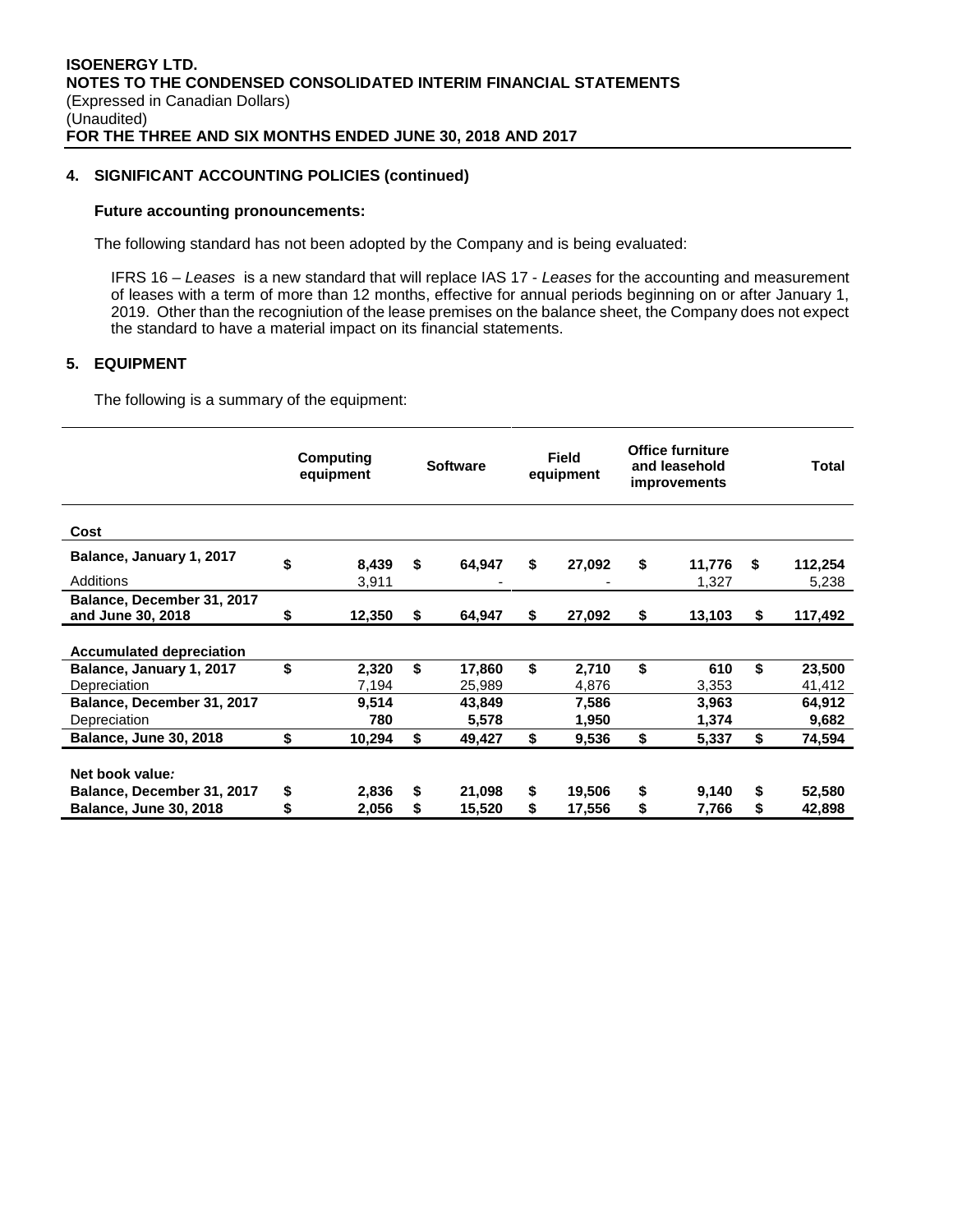## **6. EXPLORATION AND EVALUATION ASSETS**

The following is a summary of the acquisition costs and expenditures on the Company's exploration and evaluation assets:

|                             | <b>Note</b> | Six months ended |    | Year ended        |
|-----------------------------|-------------|------------------|----|-------------------|
| <b>Acquisition costs:</b>   |             | June 30, 2018    |    | December 31, 2017 |
|                             |             |                  | \$ | 30,100,000        |
| Balance, opening            |             | \$<br>33,398,942 |    |                   |
| Additions                   | a, b, c, d  | 1,885,297        |    | 3,298,942         |
| Balance, closing            |             | \$<br>35,284,239 | \$ | 33,398,942        |
| Deferred exploration costs: |             |                  |    |                   |
| Balance, opening            |             | \$<br>5,666,863  | \$ | 2,891,814         |
| Additions:                  |             |                  |    |                   |
| Drilling                    |             | 710,996          |    | 1,168,096         |
| Geological and geophysical  |             | 2,898            |    | 378,497           |
| Labour and wages            |             | 266,271          |    | 510,398           |
| Share-based compensation    |             | 95,924           |    | 357,475           |
| Geochemistry and assays     |             | 68,995           |    | 143,135           |
| Camp costs                  |             | 109,064          |    | 110,603           |
| Travel and other            |             | 44,017           |    | 106,845           |
| Deficiency deposit          |             | 13,487           |    |                   |
| Total additions             |             | \$<br>1,311,652  | \$ | 2,775,049         |
| Balance, closing            |             | \$<br>6,978,515  | \$ | 5,666,863         |
| Total costs, closing        |             | \$<br>42,262,754 | \$ | 39,065,805        |

All claims are subject to minimum expenditure commitments and annual reviews. Annual review dates for each claim are staggered over the year. The Company expects to incur the minimum expenditures to maintain the claims.

#### **(a) Radio property**

On July 5, 2017 the Company acquired 100% of the Radio property in exchange for 3,000,000 common shares of IsoEnergy, valued at \$2,340,000 and the payment of the optionors' legal fees of \$15,050. The Radio property is subject to a 2% net smelter royalty and a 2% gross overriding royalty on production from the property. The gross overriding royalty applies only to gems and gemstones.

#### **(b) Geiger property**

On August 8, 2017 IsoEnergy acquired a 100% interest in three mineral claims constituting the 4,188 hectare Geiger property in the Eastern Athabasca Basin of Saskatchewan in exchange for 1,000,000 common shares of the Company, then valued at \$700,000 and a cash payment of \$100,000.

On March 29, 2018 the Company expanded the Geiger property with the acquisition of 33 claims comprised of 6,800 hectares in the Dawn Lake North Block which is contiguous with the Company's Geiger property acquired August 8, 2017. It will be treated as an expansion of the Geiger property and the combined set of claims will be referred to as Geiger henceforth. The Company acquired the claims in exchange for 3,330,000 common shares of the Company, then valued at \$0.385 per common share or \$1,282,050 and a cash payment of \$200,000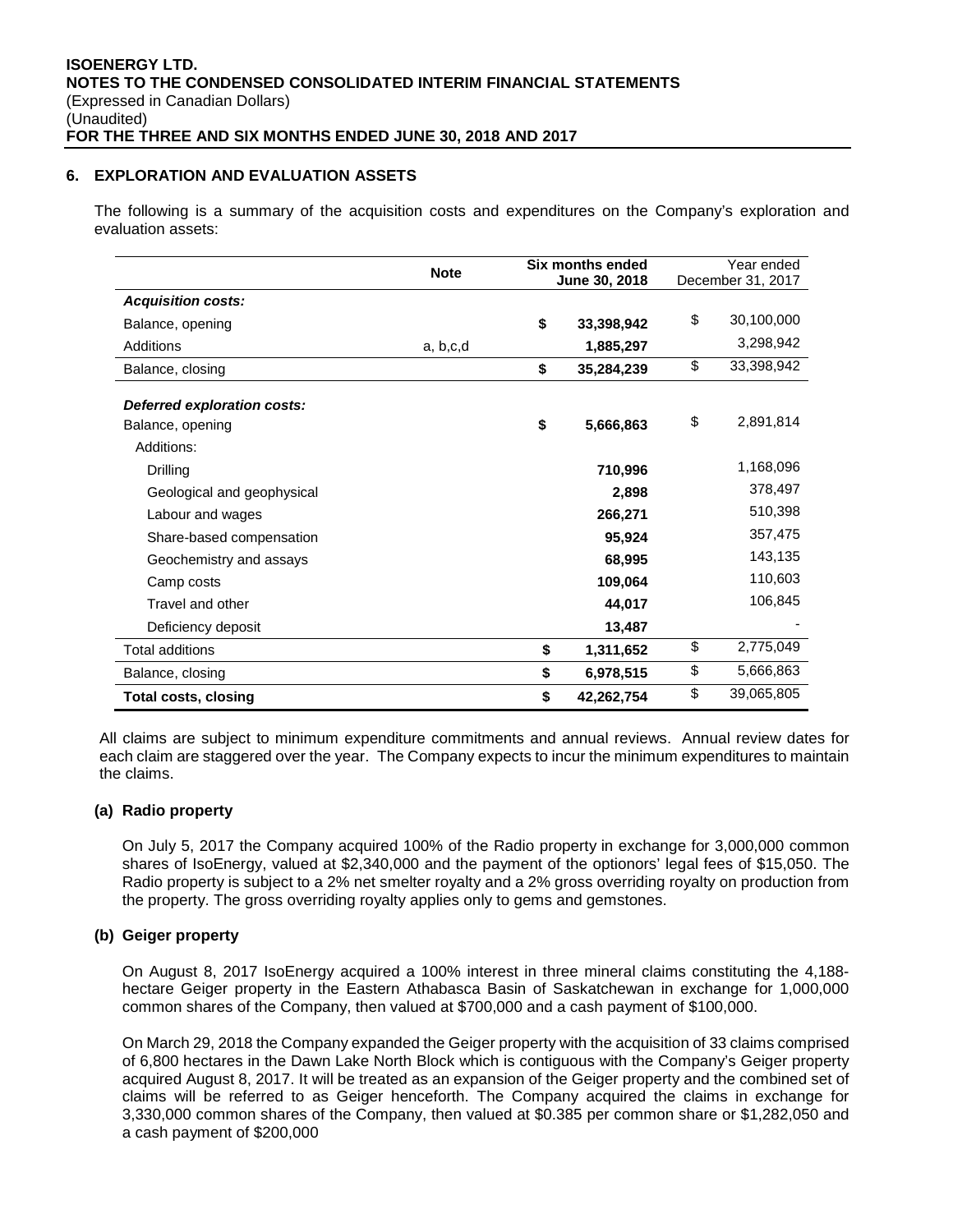## **6. EXPLORATION AND EVALUATION ASSETS (continued)**

#### **(c) Larocque East**

On May 9, 2018, the Company acquired a 100% interest in 6 mineral claims constituting the 3,200 hectare Larocque East property in the Eastern Athabasca Basin of Saskatchewan, in exchange for \$20,000 in cash and 1,000,000 common shares valued at \$0.35 per common share or \$350,000.

#### **(d) New claim staking**

During the first quarter of 2018 and the fourth quarter of 2017, the Company spent \$19,383 and \$10,954, respectively to acquire, through staking, four new 100% owned uranium exploration properties called Whitewater, Fox, East Rim and Full Moon in the Eastern Athabasca Basin of Saskatchewan. IsoEnergy has also staked additional claims that have been consolidated into the Geiger property. The total area of all new claims combined is 25,966 hectares in 2018 and 14,554 hectares in 2017.

## **7. COMMITMENTS**

#### **(a) Flow-through expenditures**

The Company has raised funds through the issuance of flow-through shares. Based on Canadian tax law, the Company is required to spend this amount on eligible exploration expenditures by December 31 of the year after the year in which the shares were issued.

The premium paid for a flow-through share, which is the price paid for the share over the market price of the share, is recorded as a flow-through share premium liability. This liability is subsequently reduced when the required exploration expenditures are made, and accordingly, a recovery of flow-through premium is then recorded as a reduction in the deferred tax expense.

As of June 30, 2018, the Company must fulfil approximately \$700,000 of the required eligible exploration expenditures before December 31, 2019. As the commitment is satisfied, the remaining balance of the flow-through premium liability will be recognized as a deferred tax credit.

The flow-through share premium liability is comprised of:

|                                                                                                                |   | June 30, 2018 | December 31, 2017 |
|----------------------------------------------------------------------------------------------------------------|---|---------------|-------------------|
| Balance, opening                                                                                               |   | 109.251       | \$<br>179.212     |
| Liability incurred on flow-through shares issued<br>Settlement of flow-through share liability on expenditures |   | 234.500       | 130,000           |
| made                                                                                                           |   | (162, 375)    | (199,961)         |
| Balance, closing                                                                                               | S | 181.376       | \$<br>109.251     |

#### **(b) Office leases**

The Company has total office lease commitments at its Vancouver office as follows:

| 2018 | 47.063<br>S. |
|------|--------------|
| 2019 | \$109.753    |
| 2020 | \$114.343    |
| 2021 | \$114.343    |
| 2022 | \$114.343    |
| 2023 | \$38.724     |

The Company paid a deposit of \$9,274 for the Vancouver office lease which will be applied to the final month's rent at the end of the term.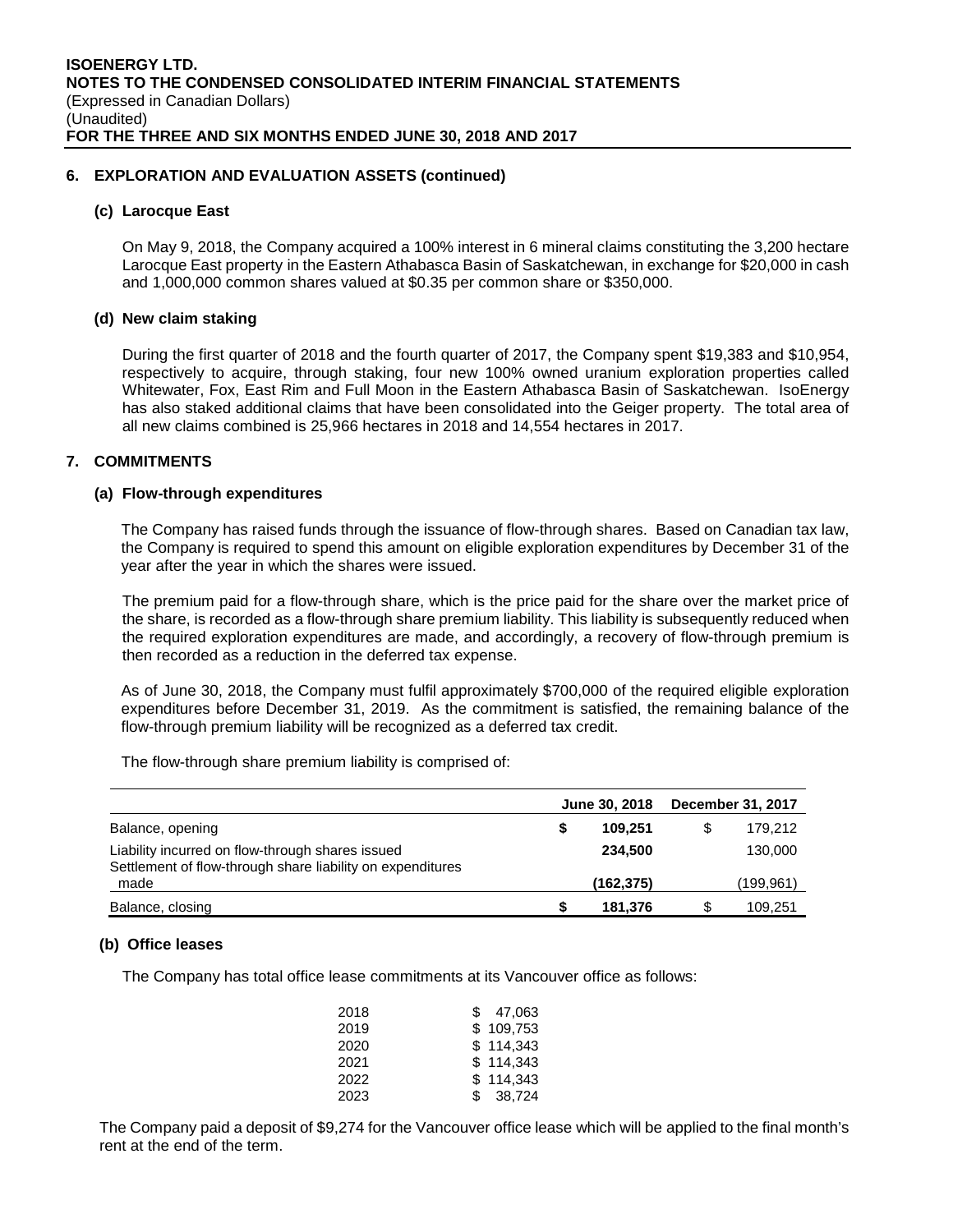## **8. INCOME TAXES**

Deferred income tax (expense) recovery comprises:

|                                                                    | For the three months ended<br>June 30 |           |   |          | For the six months ended<br>June 30 |            |  |
|--------------------------------------------------------------------|---------------------------------------|-----------|---|----------|-------------------------------------|------------|--|
|                                                                    |                                       | 2018      |   | 2017     | 2018                                | 2017       |  |
| Deferred income taxes related to operations                        | S                                     | 87.781    | S | 135.853  | 193.258<br>S                        | 219.927    |  |
| Flow-through renunciation<br>Release of flow-through share premium |                                       | (96, 184) |   | (39,964) | (302,060)                           | (439, 023) |  |
| liability                                                          |                                       | 71,008    |   | 13.458   | 162,375                             | 147,821    |  |
|                                                                    |                                       | 62,605    |   | 109.347  | 53,573                              | 71,275)    |  |

In the three and six months ended June 30, 2018 the Company renounced \$356,234 and \$1,118,738 respectively (2017 - \$148,008 and \$1,626,006, respectively) of flow-through share expenditures.

## **9. SHARE CAPITAL**

**Authorized Capital** - Unlimited number of common shares with no par value.

#### **Issued**

For the six months ended June 30, 2018:

- (a) On April 19, 2018, the Company closed a flow through and non-flow through non-brokered private placement. The Company has issued 1,675,000 flow-through units (the "**FT Units**") at \$0.54 per FT Unit and 3,125,520 non flow-through units (the "**Units**") at \$0.40 per Unit raising aggregate gross proceeds of \$2,154,708. Each FT Unit consists of one flow-through common share and one-half of a share purchase warrant (each whole warrant, a "**Warrant**"), with each Warrant entitling the holder to purchase an additional common share for a period of three years at an exercise price of \$0.60. Each Unit consists of one nonflow through common share and one-half of a Warrant. Share issuance costs were \$32,172, net of \$8,940 of tax.
- (b) On March 29, 2018, the Company issued 3,330,000 common shares valued at \$1,282,050 to expand their Geiger property (see Note 6(b)).
- (c) On May 3, 2018 the Company issued 1,000,000 common shares valued at \$350,000 to acquire Laroque East uramium exploration property (see Note 6(c))

For the year ended December 31, 2017:

- (a) On May 26, 2017 the Company issued 999,999 flow-through common shares at a price of \$1.10 per share for gross proceeds of \$1,099,999. Share issuance costs were \$60,824 (net of tax of \$22,496).
- (b) On July 5, 2017 IsoEnergy issued 3,000,000 common shares valued at \$2,340,000 (\$0.78 per share) as consideration for the acquisition of 100% of the Radio property (Note 6(a)).
- (c) On August 8, 2017 the Company issued 1,000,000 common shares valued at \$700,000 (\$0.70 per share) as consideration for the acquisition of Geiger property (Note 6(b)).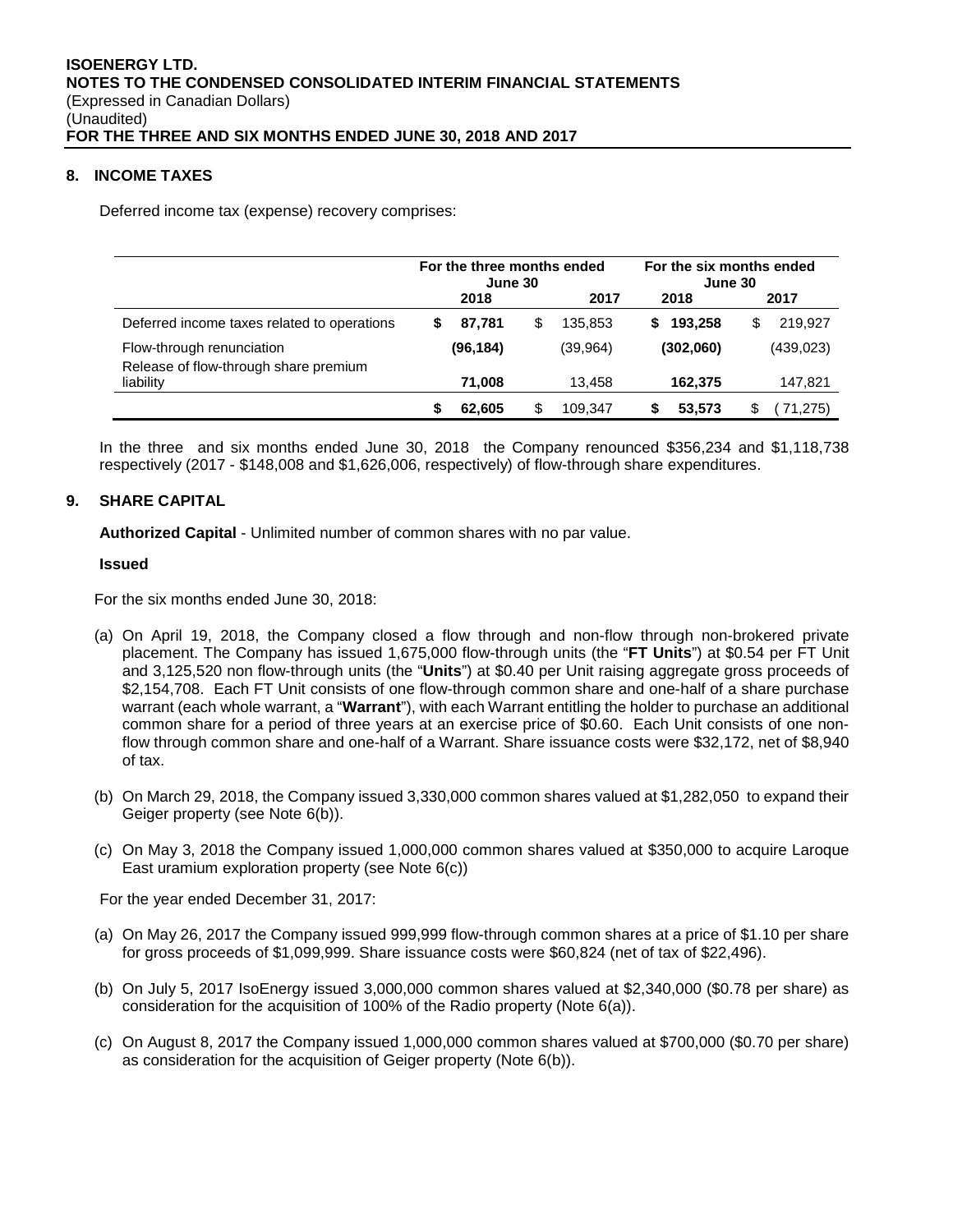## **9. SHARE CAPITAL (continued)**

#### **Stock Options**

Pursuant to the Company's stock option plan, directors may, from time to time, authorize the issuance of options to directors, officers, employees and consultants of the Company, enabling them to acquire up to 10% of the issued and outstanding common shares of the Company. The options can be granted for a maximum term of 10 years and are subject to vesting provisions as determined by the Board of Directors of the Company.

Stock option transactions and the number of stock options outstanding on the dates set forth below are summarized as follows:

|                               | <b>Number of options</b> | <b>Weighted average</b><br>exercise price per<br>share |
|-------------------------------|--------------------------|--------------------------------------------------------|
| Outstanding January 1, 2017   | 3,775,000                | 1.00                                                   |
| Granted                       | 300,000                  | 1.00                                                   |
| Outstanding December 31, 2017 | 4,075,000                | 1.00                                                   |
| Granted                       | 440,000                  | 0.57<br>\$.                                            |
| Forfeited or cancelled        | (235,000)                | 0.95<br>S.                                             |
| Outstanding June 30, 2018     | 4,280,000                | 0.96<br>\$                                             |
| Number of options exercisable | 2,879,994                | 0.98                                                   |

As at June 30, 2018, the Company has stock options outstanding and exercisable as follows:

| Number of<br>options | <b>Exercise</b><br>price per<br>option |      | Number of<br>options<br>exercisable | <b>Exercise</b><br>price per<br>option | Vestina | Remaining<br>contractual<br>life (years) | <b>Expiry date</b> |
|----------------------|----------------------------------------|------|-------------------------------------|----------------------------------------|---------|------------------------------------------|--------------------|
| 3,466,667            | \$                                     | 1.00 | 2,433,331                           | \$1.00                                 | (i)     | 3.32                                     | October 25, 2021   |
| 100.000              | \$                                     | 1.00 | 100.000                             | \$1.00                                 | (i)     | 3.32                                     | October 24, 2021   |
| 250,000              | \$                                     | 1.00 | 166,666                             | \$1.00                                 | (i)     | 3.52                                     | January 4, 2022    |
| 50,000               | \$                                     | 1.00 | 33,333                              | \$1.00                                 | (i)     | 3.90                                     | May 25, 2022       |
| 413,333              | \$.                                    | 0.57 | 146.664                             | \$0.57                                 | (i)     | 4.53                                     | January 8, 2023    |
| 4,280,000            | \$                                     | 0.96 | 2.879.994                           | \$0.98                                 |         |                                          |                    |

(i) 1/3 annually with 1/3 vesting immediately

(ii) 25% quarterly starting one quarter after the grant date

The Company uses the Black-Scholes option pricing model to calculate the fair value of granted stock options. The model requires management to make estimates, which are subjective and may not be representative of actual results. Changes in assumptions can materially affect fair value estimates. The following weighted average assumptions were used to estimate the grant date fair values for the six months ended June 30, 2018:

| Expected stock price volatility                | 84.69%   |
|------------------------------------------------|----------|
| Expected life of options                       | 5.00     |
| Risk free interest rates                       | 1.98%    |
| Expected dividend yield                        | $0.00\%$ |
| Weighted average share price                   | \$0.57   |
| Weighted average fair value per option granted | \$0.38   |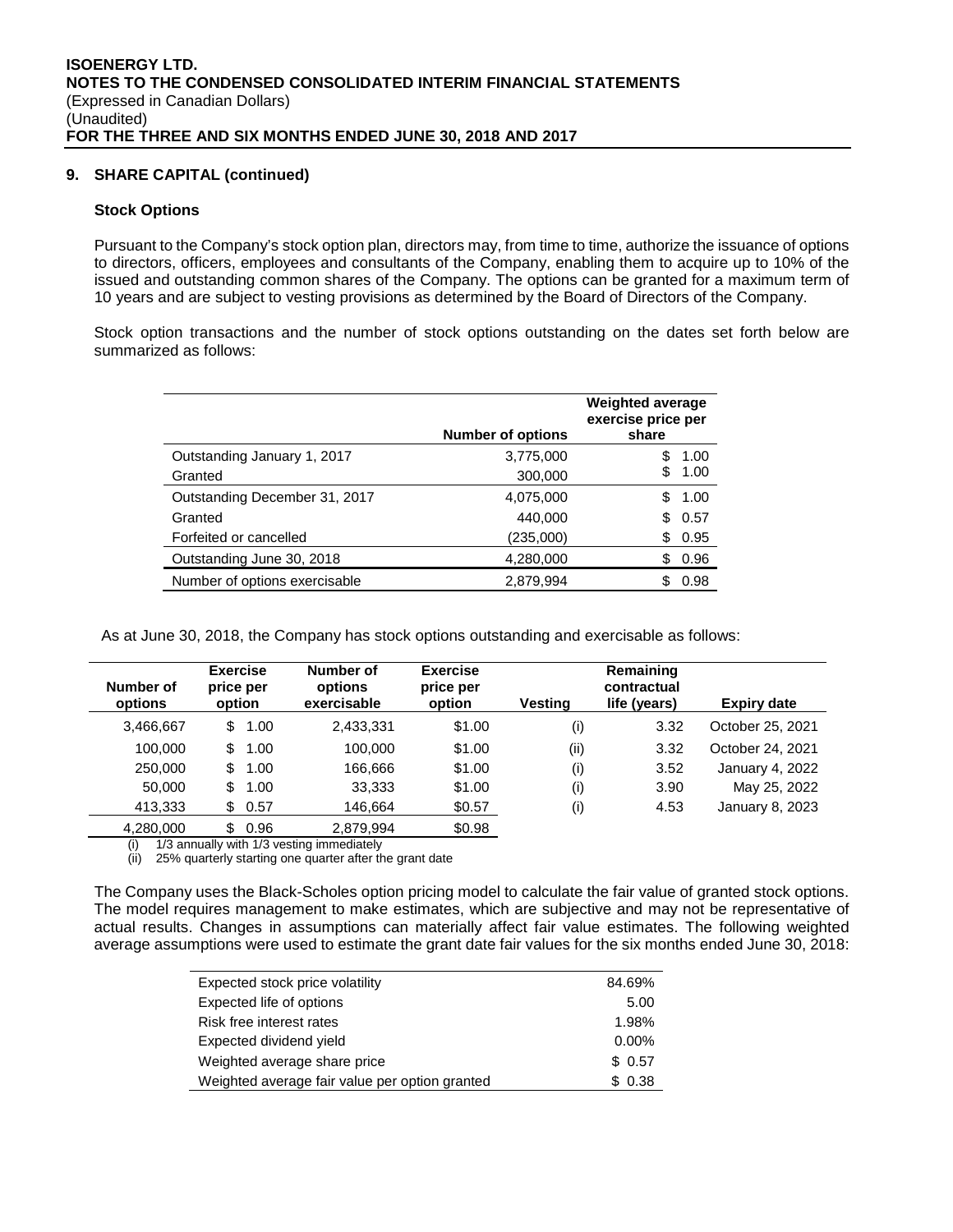## **9. SHARE CAPITAL (continued)**

Share-based payments for options vested in the six months ended June 30, 2018 amounted to \$309,023 (2017 - \$792,831) of which \$213,098 (2017 - \$580,037) was expensed to the statement of loss and comprehensive loss, and \$95,924 (2017 - \$211,895) was capitalized to exploration and evaluation assets. Share-based payments for options vested in the three months ended June 30, 2018 amounted to \$118,155 (2017 - \$362,382), of which \$79,496 (2017 - \$263,587) was expensed to the statement of loss and comprehensive loss, and \$38,659 (2017 - \$98,795) was capitalized to exploration and evaluation assets. In addition, in the three and six months ended June 30, 2018 forfeitures of unvested options resulted in a reversal of \$96,202 of charges recorded in prior period.

## **Warrants**

As of June 30, 2018 the Company has the following warrants outstanding:

|           | exercise price per<br>share |
|-----------|-----------------------------|
| 2.400.260 | 0.60                        |
|           | <b>Number of warrants</b>   |

## **10. RELATED PARTY TRANSACTIONS**

Key management personnel include those persons having authority and responsibility for planning, directing and controlling the activities of the Company as a whole. The Company has determined that key management personnel consists of executive and non-executive members of the Company's Board of Directors and corporate officers.

Remuneration attributed to key management personnel for the six months ended June 30, 2018 is summarized as follows:

| Six months ended June 30, 2018                              | <b>Short term</b><br>compensation |         | Share-based<br>compensation |         | Total |         |
|-------------------------------------------------------------|-----------------------------------|---------|-----------------------------|---------|-------|---------|
| Expensed in the statement of loss and<br>comprehensive loss | S                                 | 249.300 | \$                          | 173.081 |       | 422,381 |
| Capitalized to exploration and evaluation assets            |                                   | 184.664 |                             | 72.494  |       | 257,158 |
|                                                             |                                   | 433.964 |                             | 245,575 |       | 679,539 |

Remuneration attributed to key management personnel for the six months ended June 30, 2017 is summarized as follows:

| Six months ended June 30, 2017                              | <b>Short term</b><br>compensation |         | Share-based<br>compensation |         | Total |          |
|-------------------------------------------------------------|-----------------------------------|---------|-----------------------------|---------|-------|----------|
| Expensed in the statement of loss and<br>comprehensive loss | S.                                | 291.397 | S                           | 468.193 |       | 759.590  |
| Capitalized to exploration and evaluation assets            |                                   | 155.007 |                             | 186.174 |       | 341,181  |
|                                                             |                                   | 446.404 |                             | 654.367 |       | ,100,771 |

As of June 30, 2018 and December 31, 2017 – \$nil was included in accounts payable and accrued liabilities owing to directors and officers for compensation.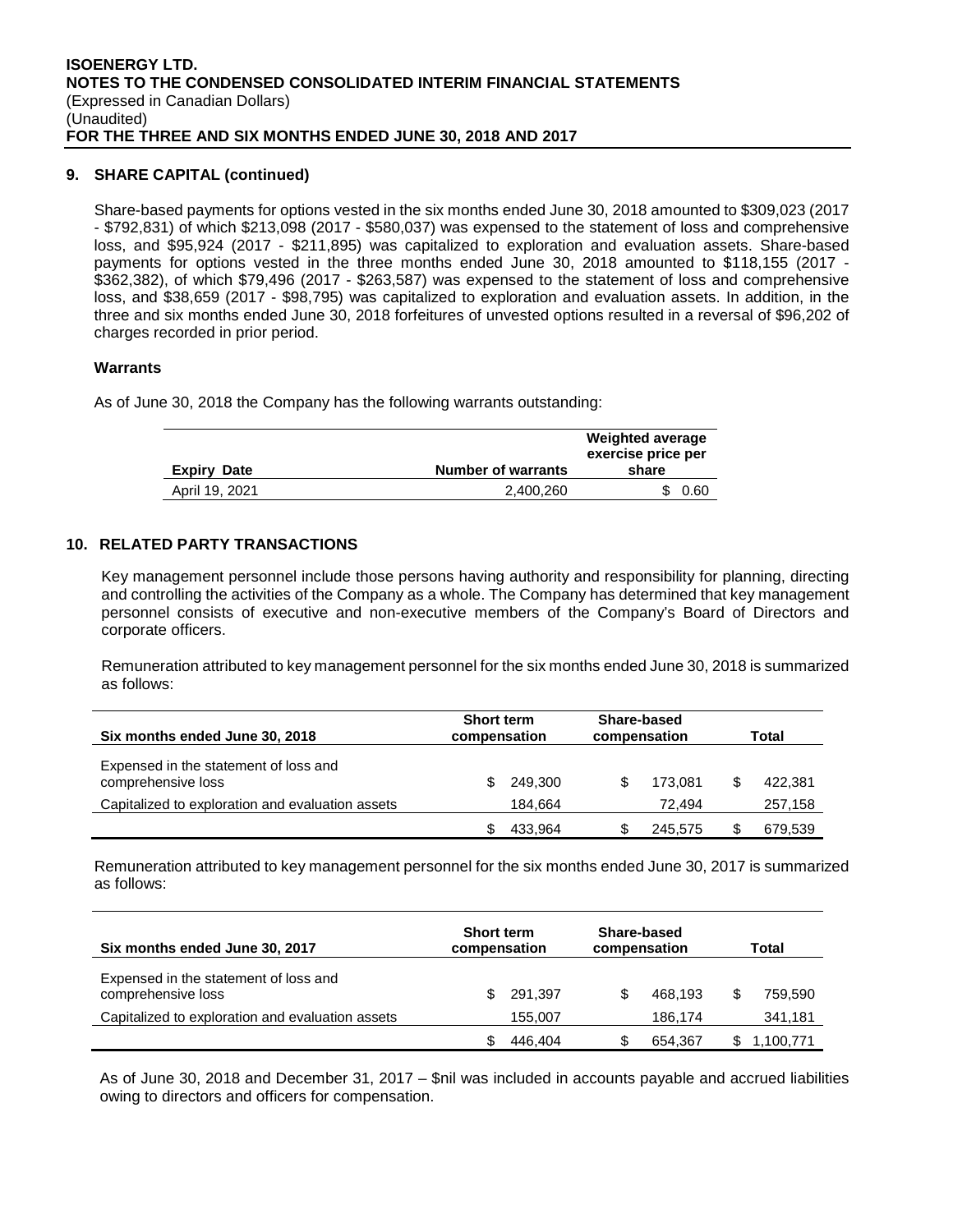## **10. RELATED PARTY TRANSACTIONS (Continued)**

During the six months ended June 30, 2018 the company leased some equipment from NexGen for \$6,267  $(2017 - nil).$ 

The Company charges office lease and administrative expenditures to NxGold Ltd. ("NxGold"), a company with officers and directors in common. During the six months ended June 30, 2018, office lease and administrative expenditures charged to NxGold amounted to \$23,000 (2017:nil). As at June 30, 2018, the Company was due \$nil from NxGold (December 31, 2017:nil).

#### **11. CAPITAL MANAGEMENT**

The Company manages its capital structure and makes adjustments to it, based on the funds available to the Company, in order to support the acquisition, exploration and evaluation of assets. The Board of Directors does not impose quantitative return on capital criteria for management, but rather relies on the expertise of the Company's management to sustain the future development of the business.

In the management of capital, the Company considers all types equity and is dependent on third party financing, whether through debt, equity, or other means. Although the Company has been successful in raising funds to date, there is no assurance that the Company will be successful in obtaining required financing in the future or that such financing will be available on terms acceptable to the Company.

The properties in which the Company currently has an interest are in the exploration stage. As such the Company, has historically relied on the equity markets to fund its activities. The Company will continue to assess new properties and seek to acquire an interest in additional properties if it determines that there is sufficient geologic or economic potential and if it has adequate financial resources to do so.

Management reviews its capital management approach on an on-going basis and believes that this approach, given the relative size of the Company, is reasonable. The Company is not subject to externally imposed capital requirements. There were no changes in the Company's approach to capital management during the period.

#### **12. FINANCIAL INSTRUMENTS**

The Company's financial instruments consist of cash, accounts receivable, accounts payable and accrued liabilities.The fair values of the Company's financial instruments approximate their carrying value, due to their short-term maturities or liquidity. The Company's cash and accounts receivable are classified at their amortized costs.

## **Financial instrument risk exposure**

As at June 30, 2018, the Company's financial instrument risk exposure and the impact thereof on the Company's financial instruments are summarized below:

#### **(a) Credit Risk**

Credit risk is the risk that one party to a financial instrument will fail to discharge an obligation and cause the other party to incur a financial loss. As at June 30, 2018, the Company has cash on deposit with a large Canadian bank. Credit risk is concentrated as a significant amount of the Company's cash and cash equivalents is held at one financial institution. Management believes the risk of loss to be remote. The Company's accounts receivable consists of input tax credits receivable from the Government of Canada and interest accrued on cash equivalents. Accordingly, the Company does not believe it is subject to significant credit risk.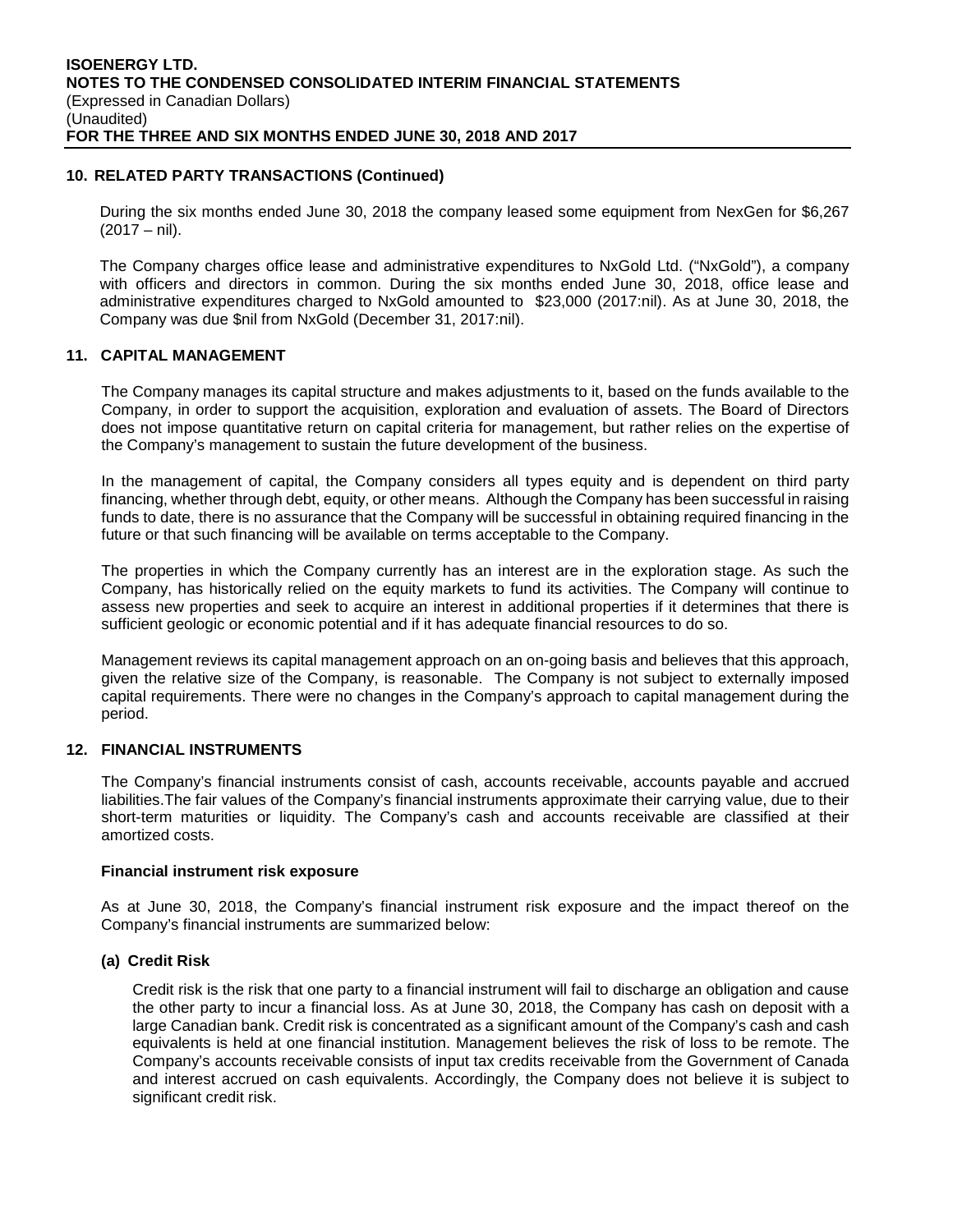## **12. FINANCIAL INSTRUMENTS (continued)**

#### **(b) Liquidity Risk**

Liquidity risk is the risk that an entity will encounter difficulty in raising funds to meet its obligations under financial instruments. The Company manages liquidity risk by maintaining sufficient cash balances. Liquidity requirements are managed based on expected cash flows to ensure that there is sufficient capital to meet short-term obligations. As at June 30, 2018, the Company had a working capital balance of \$3,179,509, including cash of \$3,398,658.

#### **(c) Market Risk**

Market risk is the risk of loss that may arise from changes in market factors such as interest rates, foreign exchange rates and commodity and equity prices.

## **(i) Interest Rate Risk**

Interest rate risk is the risk that the future cash flows from a financial instrument will fluctuate due to changes in market interest rates. The Company holds its cash in bank accounts that earn variable interest rates. Due to the short-term nature of these financial instruments, fluctuations in market rates do not have a significant impact on the estimated fair value of the Company's cash and cash equivalent balances as of June 30, 2018.

## **(ii) Foreign Currency Risk**

The functional currency of the Company is the Canadian dollar. Currency transaction risk and currency translation risk is the risk that fluctuations of the Canadian dollar in relation to other currencies may impact the fair value of financial assets, liabilities and operating results. As of June 30, 2018, the Company had no financial assets or liabilities that were subject to currency translation risk. The Company maintains a Canadian dollar bank account in Canada.

#### **(iii) Price risk**

The Company is exposed to price risk with respect to commodity and equity prices. Equity price risk is defined as the potential adverse impact of movements in individual equity prices or general movements in the level of the stock market on the Company's financial performance. Commodity price risk is defined as the potential adverse impact of commodity price movements and volatilities on financial performance and economic value. Future declines in commodity prices may impact the valuation of long-lived assets. The Company closely monitors the commodity prices of uranium, individual equity movements, and the stock market.

## **13. SEGMENT INFORMATION**

The Company operates in one reportable segment, being the acquisition, exploration and development of uranium properties. All of the Company's non-current assets are located in Canada.

## **14. SUPPLEMENTAL DISCLOSURE WITH RESPECT TO CASH FLOWS**

There was no cash paid for income tax or interest in the six months ended June 30, 2018 and 2017.

Non-cash transactions in the six months ended June 30, 2018 and 2017 included:

- **(a)** A non-cash transaction of \$95,924 (2017 \$211,895) related to share-based payments was included in exploration and evaluation assets.
- **(b)** In the six months ended June 30, 2018 the Company issued 3,330,000 common shares valued at \$1,282,050 to expand its interest in the Geiger property (see Note 6(b)), and 1,000,000 common shares valued at \$350,000 to acquire Laroque East property (see Note 6(c)).